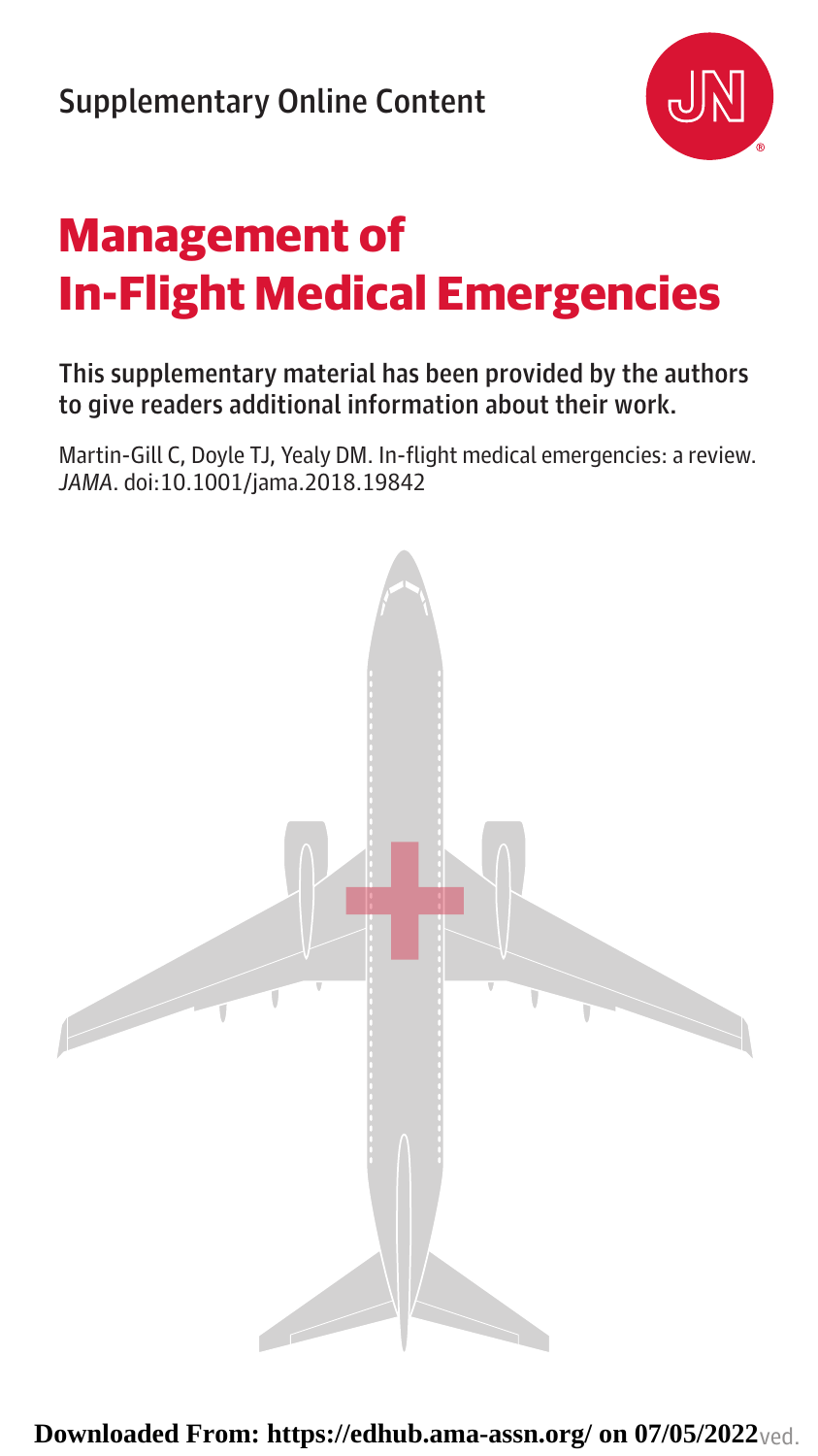| <b>SYNCOPE / NEAR-SYNCOPE</b>                                                                                                                                                          |
|----------------------------------------------------------------------------------------------------------------------------------------------------------------------------------------|
| 30% of all in-flight emergencies                                                                                                                                                       |
| <b>Initial assessment-suspect</b>                                                                                                                                                      |
| Vasovagal: Pale, diaphoretic, improves<br>with simple measures in 15-30 min.                                                                                                           |
| Cardiac cause (eg, myocardial infarction):<br>Chest pain, dyspnea, arm or jaw pain,<br>persistent bradycardia.                                                                         |
| Pulmonary: Dyspnea, pleuritic chest pain.                                                                                                                                              |
| $\Box$ Stroke: Slurred speech, facial droop,<br>or arm weakness.                                                                                                                       |
| Hypoglycemia: Diaphoretic, cool skin;<br>assess with glucometer if available.                                                                                                          |
| Management and expected course                                                                                                                                                         |
| $\Box$ If unconscious $\blacktriangleright$ Lie flat, elevate legs,<br>apply oxygen. If no pulse or signs of life,<br>follow cardiac arrest card.                                      |
| If transient syncope > Supine position, elevate legs.<br>Oral fluids with head raised if nausea absent.<br>If improves in 15-30 min, slowly sit up<br>and return to seat if tolerated. |
| If hypoglycemia $\triangleright$ Oral glucose or 25 g of dextrose<br>50% intravenously.                                                                                                |
| If other conditions suspected ▶<br>Refer to relevant card.                                                                                                                             |
| If no improvement or not progressing<br>as expected > Contact ground-based<br>medical support for additional recommendations.                                                          |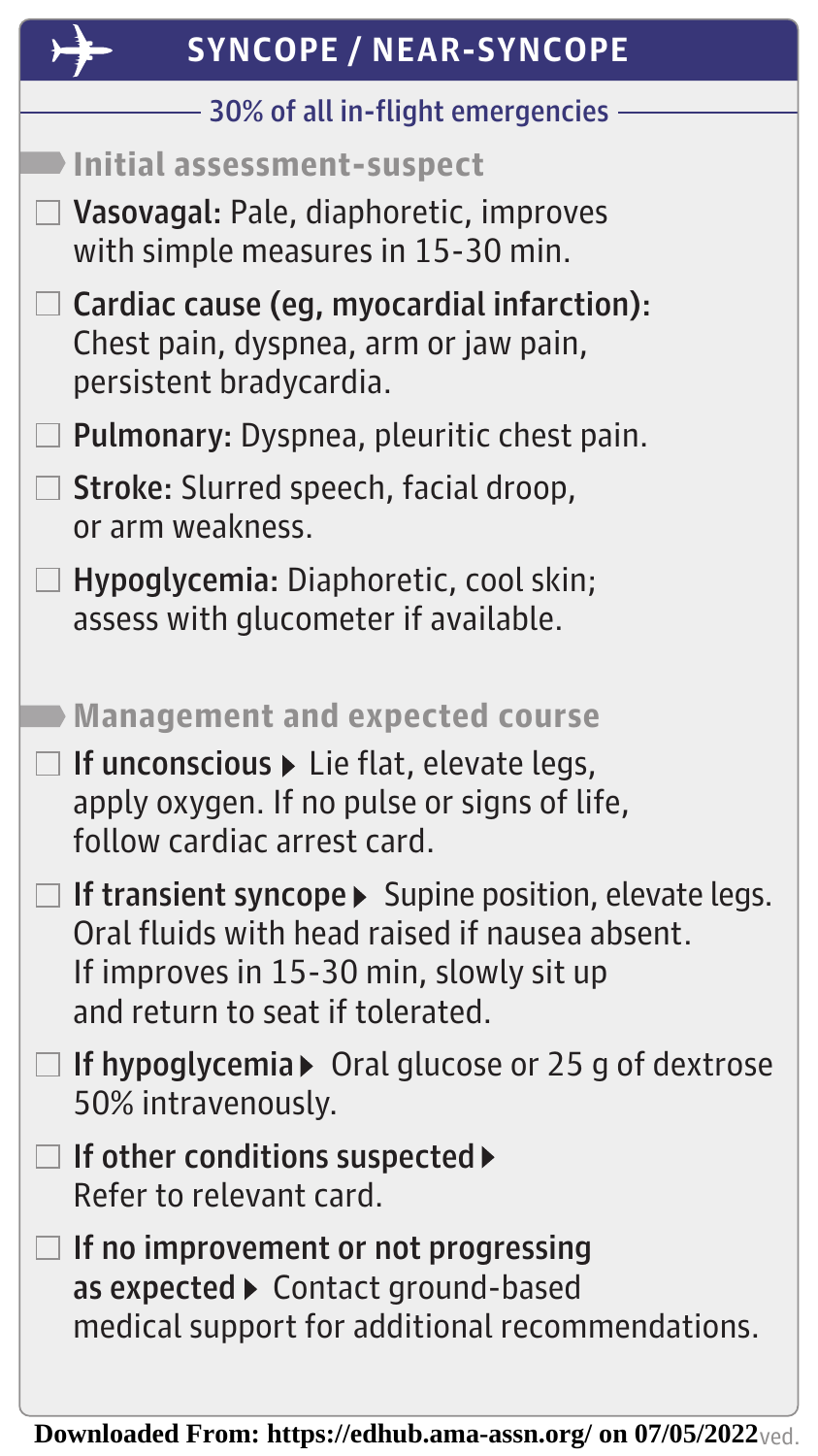| <b>GASTROINTESTINAL ILLNESS</b>                                                                                                                                                      |
|--------------------------------------------------------------------------------------------------------------------------------------------------------------------------------------|
| 15% of all in-flight emergencies                                                                                                                                                     |
| <b>Initial assessment</b>                                                                                                                                                            |
| Identify extent and timing of symptoms,<br>including nausea, vomiting, diarrhea, bleeding,<br>and specifics of any abdominal pain (location,<br>quality, and severity).              |
| <b>Management and expected course</b>                                                                                                                                                |
| If nausea/emesis > Use an oral antiemetic<br>if available; if not tolerated, consider a<br>parenteral antiemetic.                                                                    |
| · Provide oral hydration if tolerated.                                                                                                                                               |
| . Use sugar-containing liquids if symptoms<br>of hypoglycemia.                                                                                                                       |
| • If oral intake not tolerated, consider<br>intravenous fluids.                                                                                                                      |
| If dyspepsia▶ Use an antacid if available in the<br>emergency medical kit.                                                                                                           |
| If diarrhea $\blacktriangleright$ Use an antidiarrheal if available in the<br>emergency medical kit.                                                                                 |
| If patient has fever and persistent diarrhea<br>(>14 d), contact ground-based medical support,<br>as local public health authorities may need to be<br>contacted at the destination. |
| If severe abdominal pain, tenderness on examination,<br>rigid abdomen, or blood in bodily fluid ▶<br>Contact ground-based medical support<br>for additional recommendations.         |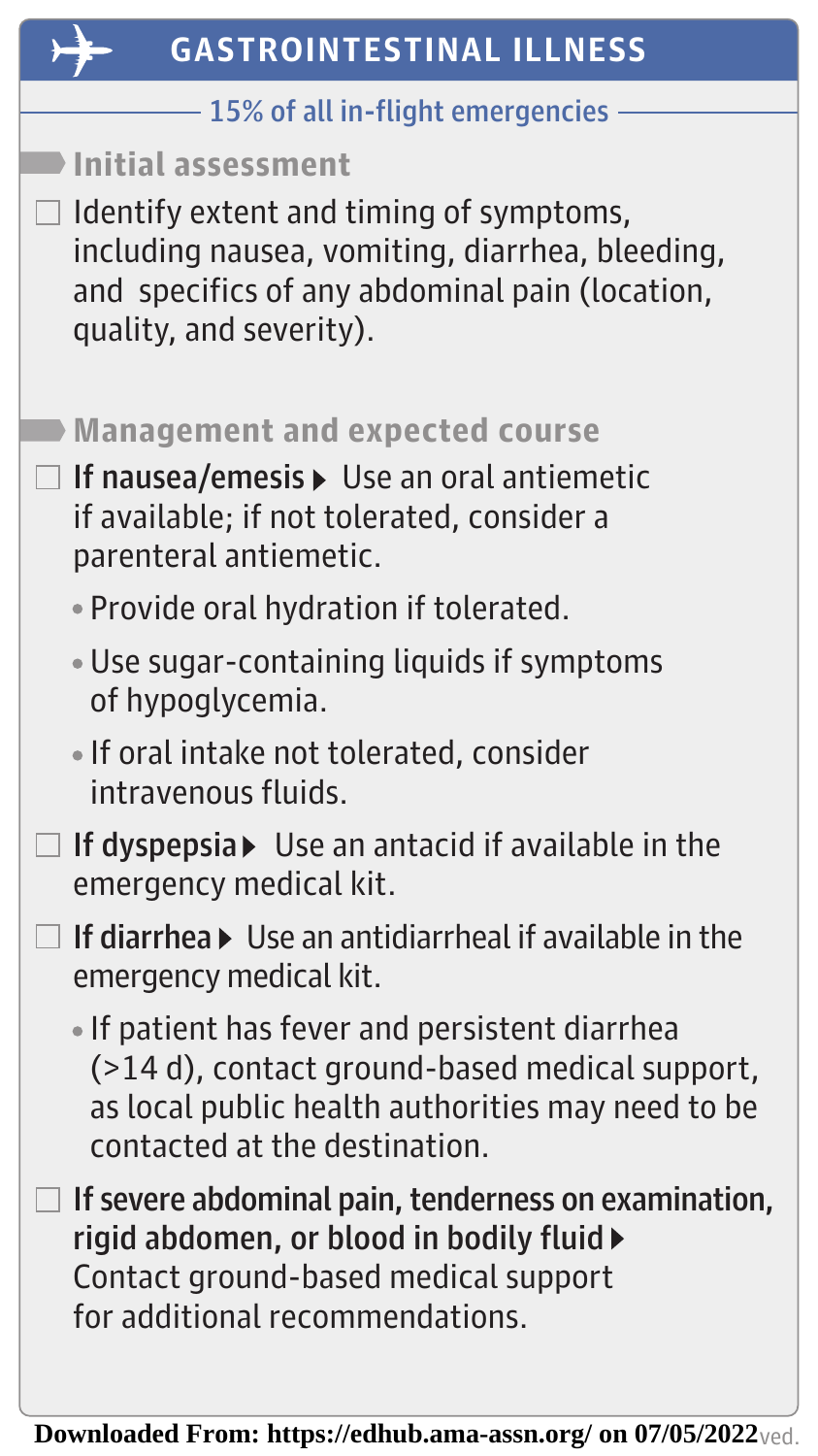| <b>RESPIRATORY DISTRESS</b>                                                                                                                                                          |
|--------------------------------------------------------------------------------------------------------------------------------------------------------------------------------------|
| 10% of all in-flight emergencies                                                                                                                                                     |
| <b>Initial assessment</b>                                                                                                                                                            |
| Identify history of respiratory disease,<br>scuba diving, extremity swelling,<br>or infectious symptoms.                                                                             |
| If available, check pulse oximetry.                                                                                                                                                  |
| <b>Management and expected course</b>                                                                                                                                                |
| If ongoing dyspnea or known oxygen saturation<br>is <95% > Administer oxygen.                                                                                                        |
| • If passenger's portable oxygen concentrator<br>fails or is not used for a patient with preexisting<br>lung disease, consider trial of oxygen therapy.                              |
| • If passenger uses $\geq$ 4 L/min on the ground,<br>the onboard oxygen supply may not be enough<br>to reverse hypoxia.                                                              |
| • Monitor flow rate of oxygen administered;<br>canister consumption is variable and aircraft<br>may not have sufficient oxygen for continuous<br>use for the duration of the flight. |
| $\Box$ If bronchospasm $\blacktriangleright$<br>Administer albuterol, 2.5 mg inhaled.                                                                                                |
| If allergic reaction<br>$\Box$<br>Refer to allergic reaction card.                                                                                                                   |
| If passenger does not improve▶<br>Contact ground-based medical support<br>for additional recommendations.                                                                            |
|                                                                                                                                                                                      |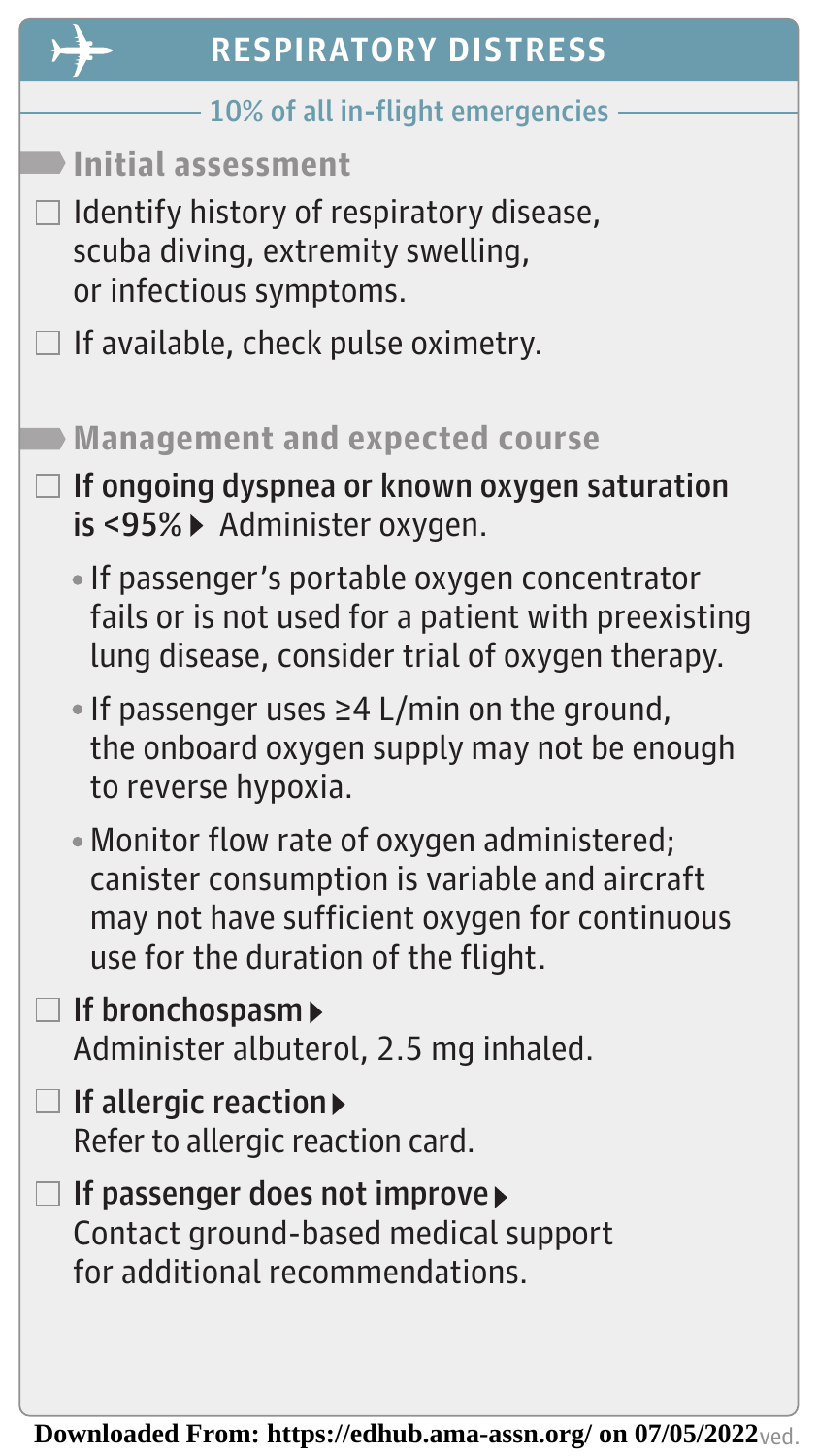| <b>CARDIOVASCULAR SYMPTOMS</b>                                                                                                                                         |
|------------------------------------------------------------------------------------------------------------------------------------------------------------------------|
| 7% of all in-flight emergencies                                                                                                                                        |
| Initial assessment                                                                                                                                                     |
| Identify if any prior myocardial infarction<br>or other cardiovascular history.                                                                                        |
| In some settings, a 12-lead electrocardiogram may<br>be obtained and transmitted for ground review<br>(and/or volunteer review if qualified to read).                  |
| Suspected acute coronary syndrome: Chest pain,<br>dyspnea, arm or jaw pain.                                                                                            |
| Suspected arrhythmia: Persistent bradycardia,<br>tachycardia, or irregular heartbeat.                                                                                  |
| Suspected dyspepsia: Isolated epigastric burning<br>with no associated symptoms. This is a consideration<br>of exclusion, supported by history<br>of similar symptoms. |

## **Management and expected course**

 $\Box$  If suspected acute coronary syndrome Aspirin, 325 mg orally; nitroglycerin, 0.4 mg sublingually every 5-10 min (if systolic blood pressure is ≥100 mm Hg).

 $\Box$  If any dyspnea or respiratory distress Give oxygen, unless saturations are known to be near or at normal levels.

 $\Box$  If dyspepsia suspected Antacids or other analgesics can be given after appropriate risk stratification. Alternative causes should first be considered.

 $\Box$  If persistent or additional symptoms Contact ground-based medical support for additional recommendations.

 ${\bf Downloaded \ From \}: \ \text{https://edhub.ama-assn.org/ on 07/05/2022}$ ved.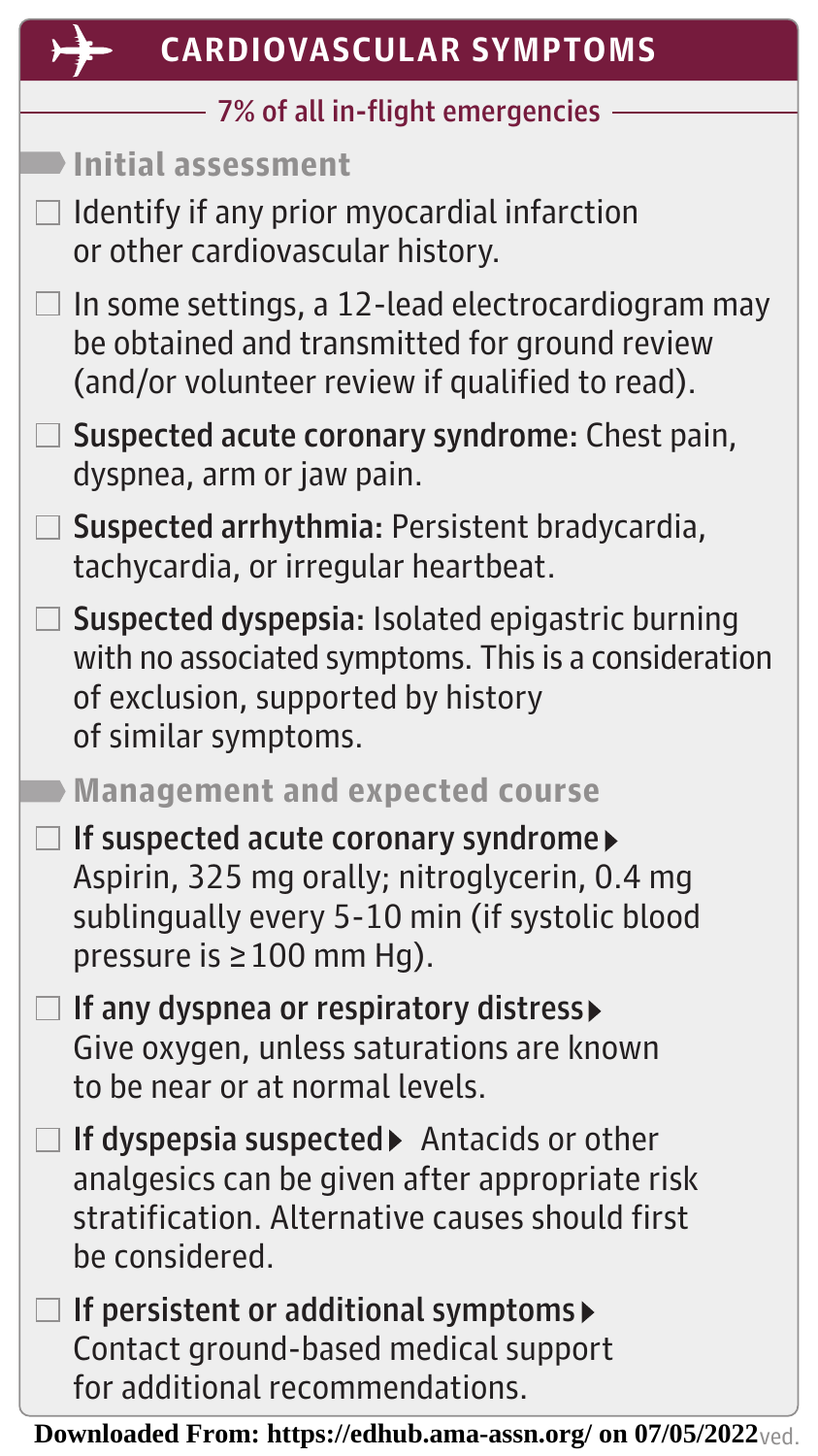| <b>STROKE-LIKE SYMPTOMS</b>                                                                                                                                                                                                                                                                 |
|---------------------------------------------------------------------------------------------------------------------------------------------------------------------------------------------------------------------------------------------------------------------------------------------|
| Up to 5% of all in-flight emergencies                                                                                                                                                                                                                                                       |
| Initial assessment<br>A focused history should include the time of<br>symptom onset, specific motor and sensory<br>components, and any other associated symptoms<br>including headache or sensorium changes.<br>Screening for stroke: Speech disturbance,<br>facial droop, or arm weakness. |
| <b>Management and expected course</b><br>Administer oxygen, unless saturations are known<br>to be near or at normal levels.                                                                                                                                                                 |
| If patient has ongoing neurological deficits<br>suggestive of a stroke▶ Contact ground-based<br>medical support.                                                                                                                                                                            |
| • Recommendation may include diversion,<br>which may not be to the closest airport<br>if stroke care is not present at that airport.                                                                                                                                                        |
| • Ground-based team should have information<br>on capabilities for medical care near most<br>major airports.                                                                                                                                                                                |
|                                                                                                                                                                                                                                                                                             |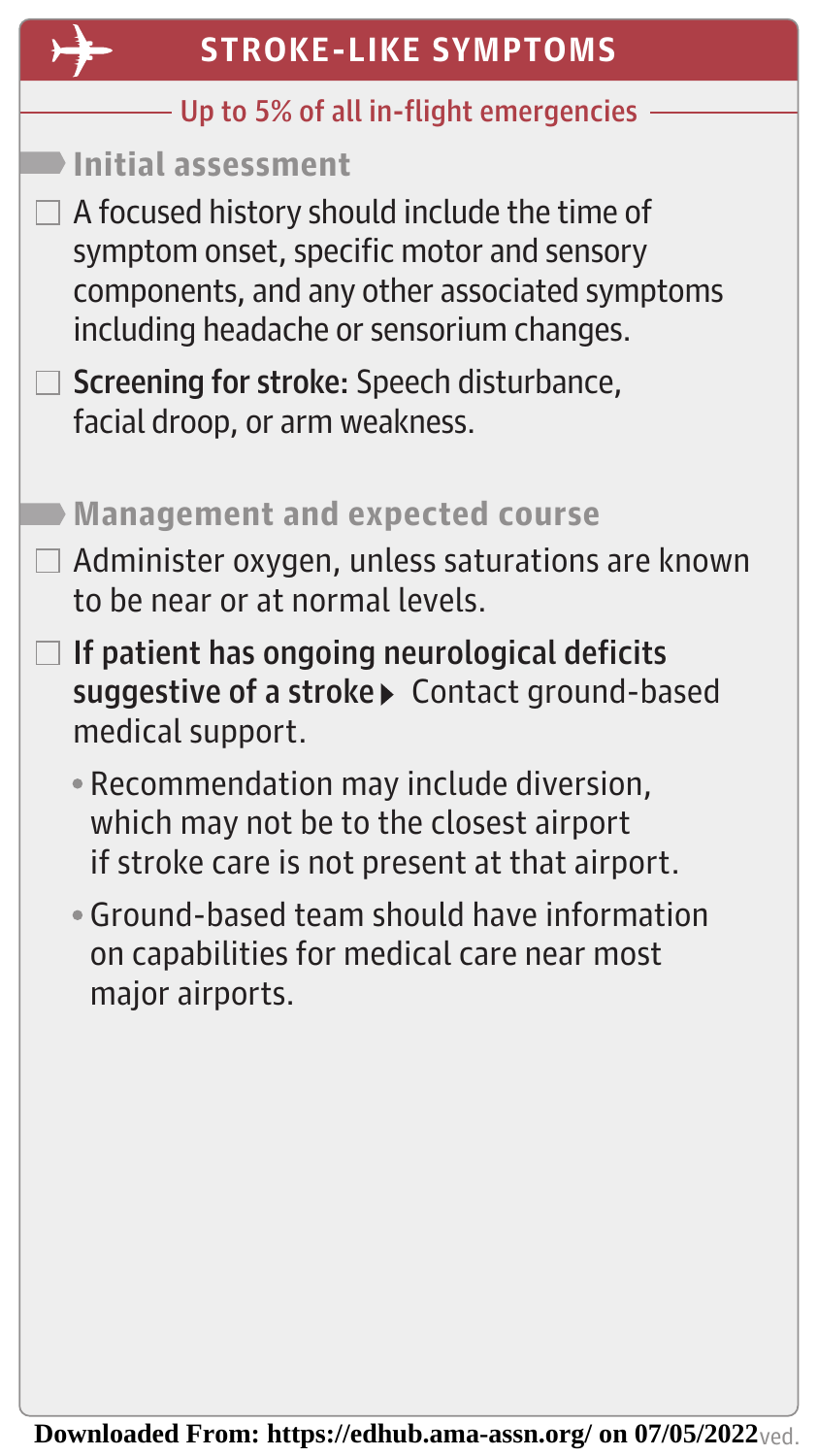| <b>SEIZURE</b>                                                                                                                                                                                                                                                                          |
|-----------------------------------------------------------------------------------------------------------------------------------------------------------------------------------------------------------------------------------------------------------------------------------------|
| Up to 5% of all in-flight emergencies                                                                                                                                                                                                                                                   |
| Initial assessment                                                                                                                                                                                                                                                                      |
| I Identify the symptoms the passenger exhibited<br>during the event:<br>Including onset, duration of movement activity,<br>quality of movements (eg, tonic-clonic),<br>and loss of bowel or bladder function.                                                                           |
| <b>Management and expected course</b>                                                                                                                                                                                                                                                   |
| If unresponsive Lay passenger on floor on side,<br>monitor airway, and assess vital signs with<br>ongoing neurological examination as above.                                                                                                                                            |
| If ongoing seizing > Administer parenteral<br>benzodiazepines if available in the emergency<br>medical kit (not usually available<br>on US commercial airlines).                                                                                                                        |
| If alert following a prolonged or recurrent seizure<br>Ground-based medical support may recommend<br>an added dose of the patient's own antiepileptic<br>medication (if history of seizures and available)<br>or an oral benzodiazepine (if available in the<br>emergency medical kit). |
| If seizure resolves and patient regains<br>normal mental status▶<br>Diversion is not commonly necessary.                                                                                                                                                                                |
|                                                                                                                                                                                                                                                                                         |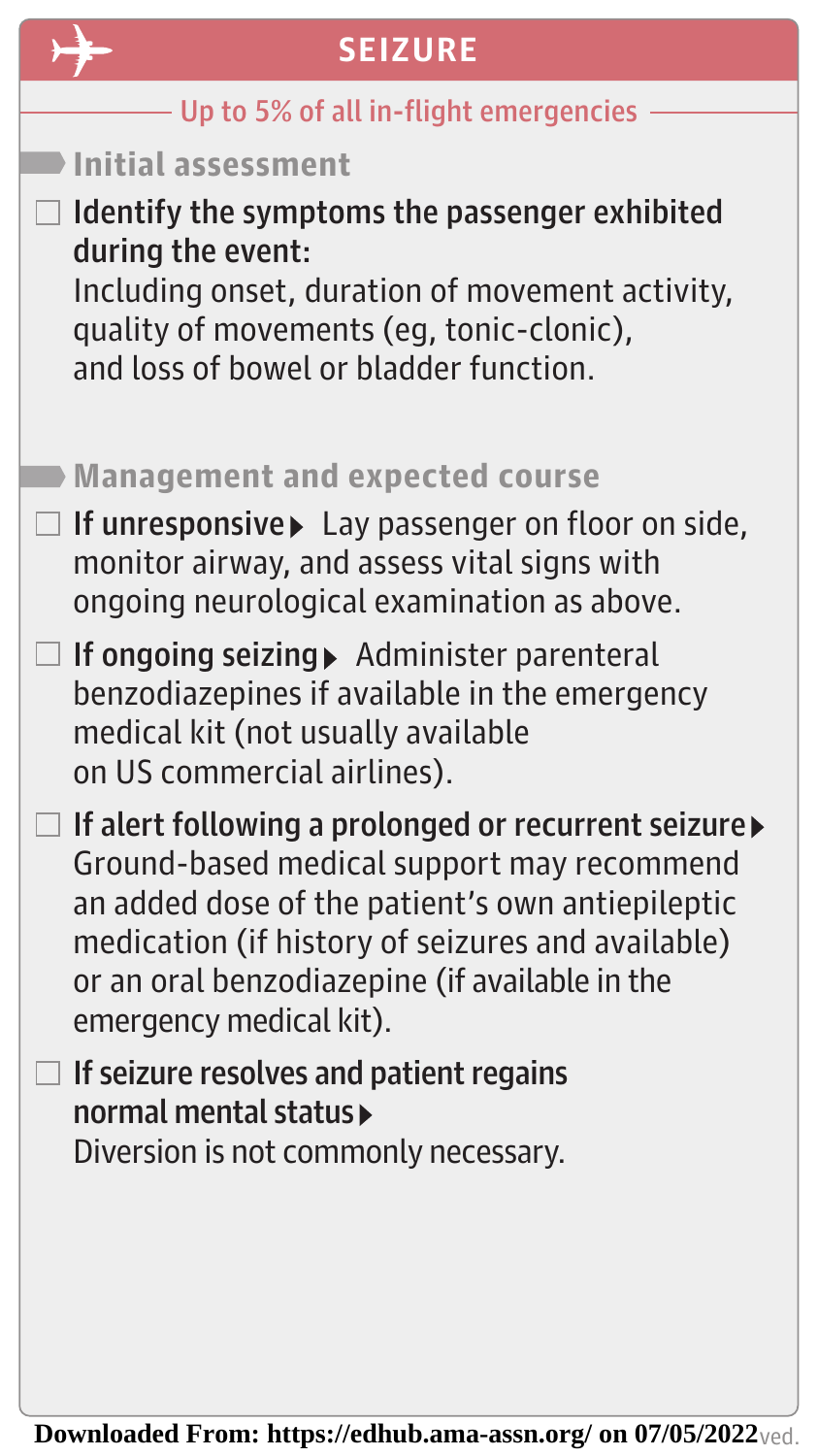| Assess patients with injury to the head, neck,                                                     |
|----------------------------------------------------------------------------------------------------|
|                                                                                                    |
| Injuries from falling luggage > Typically minor<br>and may be assessed further at the destination. |
| Active bleeding ▶ Control bleeding with direct                                                     |
|                                                                                                    |
| Splinting material is not commonly found in the<br>emergency medical kit, but may be improvised    |
|                                                                                                    |
|                                                                                                    |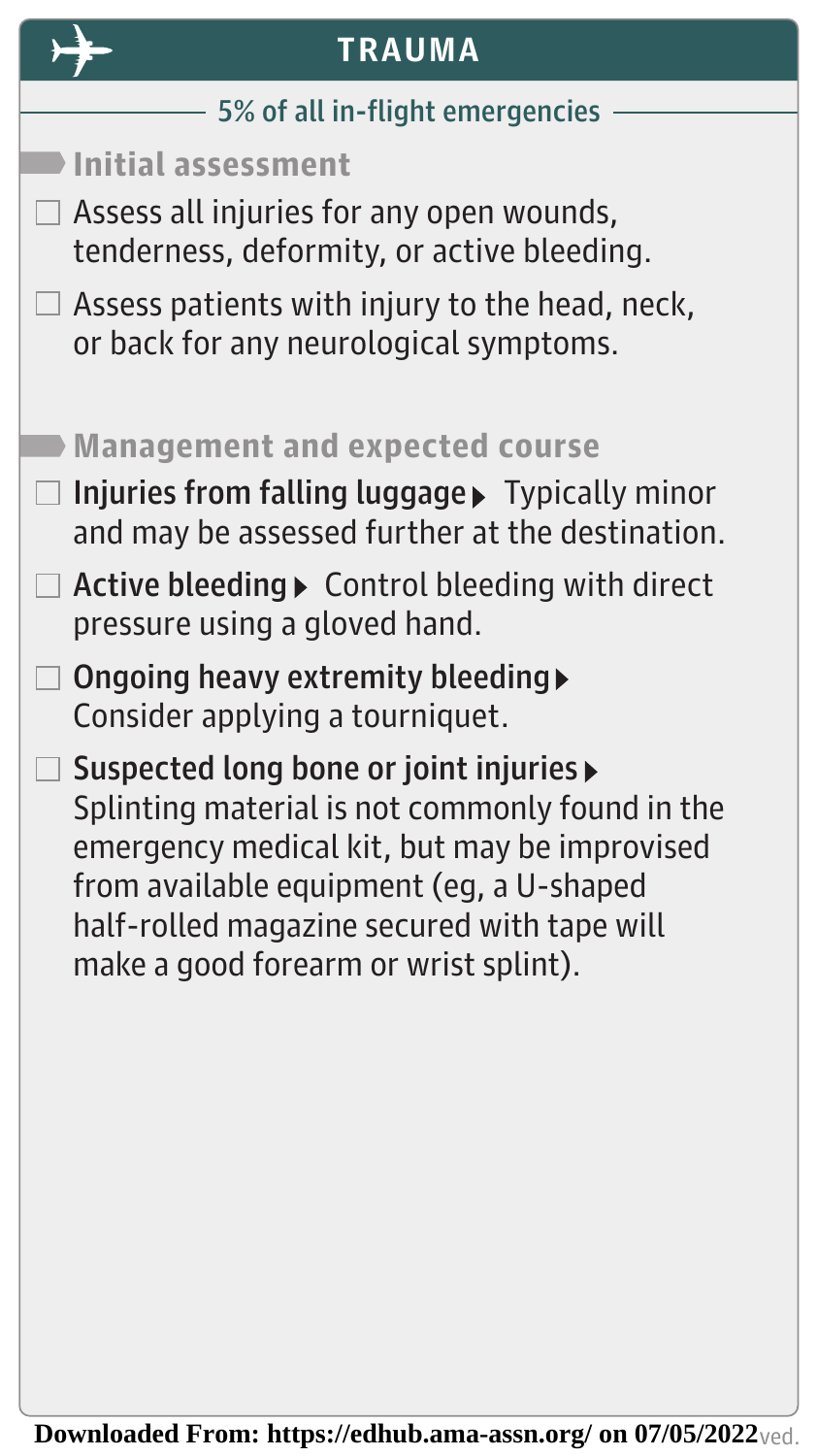| ۰ |  |
|---|--|
|   |  |

| <b>PSYCHIATRIC SYMPTOMS</b>                                                                                                                                            |
|------------------------------------------------------------------------------------------------------------------------------------------------------------------------|
| Up to 3% of all in-flight emergencies                                                                                                                                  |
| <b>Initial assessment</b>                                                                                                                                              |
| $\Box$ Aim to create a rapport with the passenger<br>to deescalate the situation.                                                                                      |
| Elicit information and consider the passenger's<br>use of mood-altering substances.                                                                                    |
| Identify if patient takes specific psychiatric<br>medications, dosing, last dose taken,<br>and if available on aircraft.                                               |
| <b>Management and expected course</b>                                                                                                                                  |
| If verbal deescalation ineffective<br>Consider a benzodiazepine if available from an<br>extended emergency medical kit.                                                |
| • Benzodiazepines are not commonly available in<br>the emergency medical kit and are infrequently<br>necessary even when available.                                    |
| If combative ▶ Refer to flight crew for individual<br>airline security protocols, which take precedence<br>over attempts at medical management.                        |
| • Airline security protocols vary by airline and may<br>include restraining the passenger or diverting<br>the aircraft for the safety of other passengers<br>and crew. |
|                                                                                                                                                                        |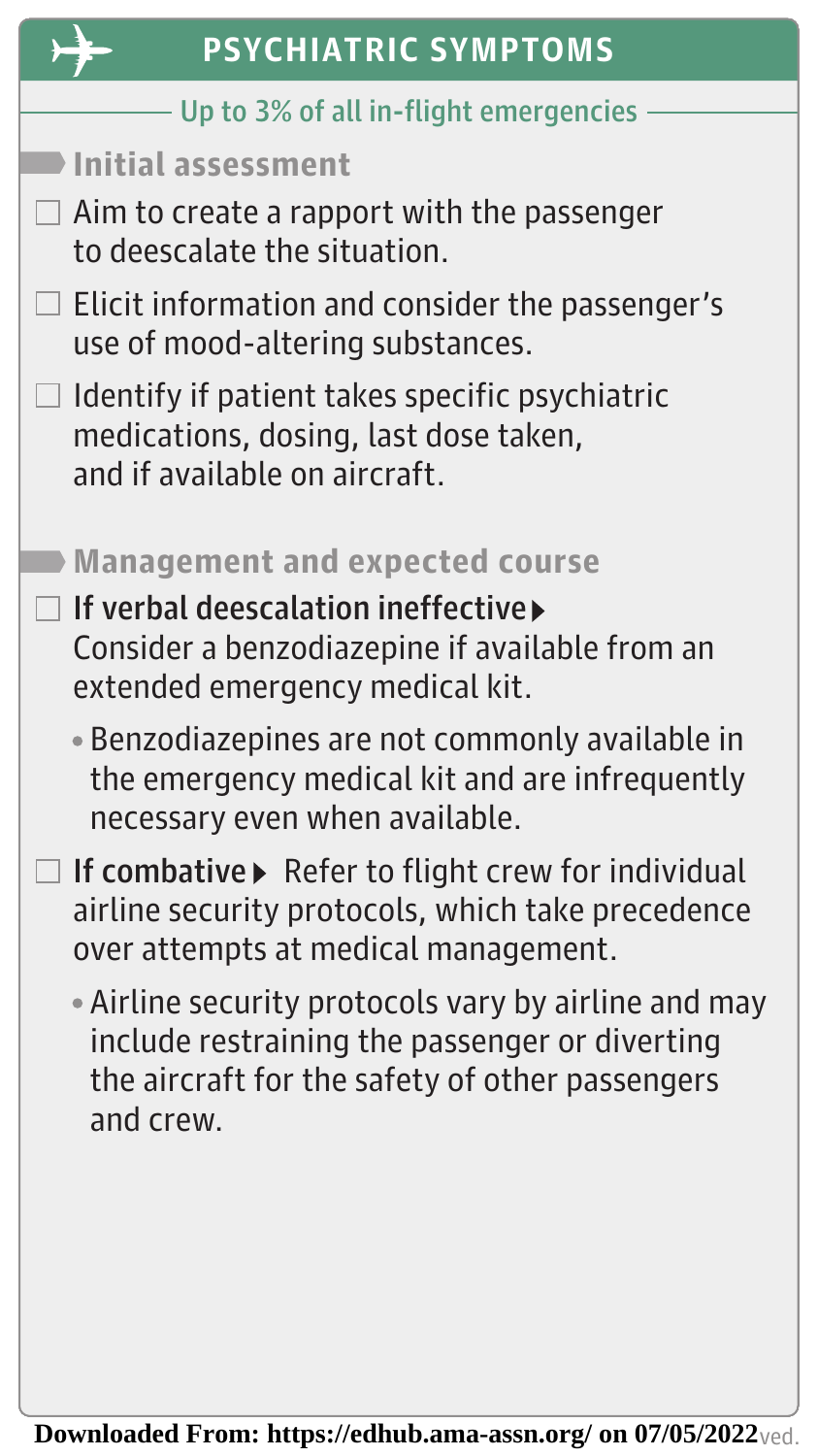| <b>SUBSTANCE ABUSE AND WITHDRAWAL</b>                                                                                                                                                             |
|---------------------------------------------------------------------------------------------------------------------------------------------------------------------------------------------------|
| Up to 3% of all in-flight emergencies                                                                                                                                                             |
| Initial assessment                                                                                                                                                                                |
| Identify type, amount, and timing<br>of substances used.                                                                                                                                          |
| Identify symptoms and mental status,<br>along with vital signs.                                                                                                                                   |
| Suspected opioid ingestion: Altered mentation,<br>constricted pupils, respiratory depression.                                                                                                     |
| Suspected alcohol ingestion: Altered mentation,<br>slurred speech, behavior changes.                                                                                                              |
| Suspected stimulant ingestion: Altered mentation,<br>tachycardia, dilated pupils, agitation.                                                                                                      |
| <b>Management and expected course</b>                                                                                                                                                             |
| If normal vital signs and no respiratory compromise<br>Observation only.                                                                                                                          |
| If suspected opioid ingestion with respiratory<br>depression ▶ Naloxone, 0.4-0.8 mg intravenously<br>or 2 mg intramuscularly/intranasally.                                                        |
| If suspected alcohol overdose<br>Observe and provide antiemetic therapy.                                                                                                                          |
| If suspected stimulant ingestion $\blacktriangleright$<br>Observe and hydrate (for tachycardia).<br>Consider benzodiazepine if available from the<br>emergency medical kit.                       |
| If ongoing respiratory distress or combativeness ><br>Contact ground-based medical support for<br>additional recommendations. Refer to airline crew<br>for individual airline security protocols. |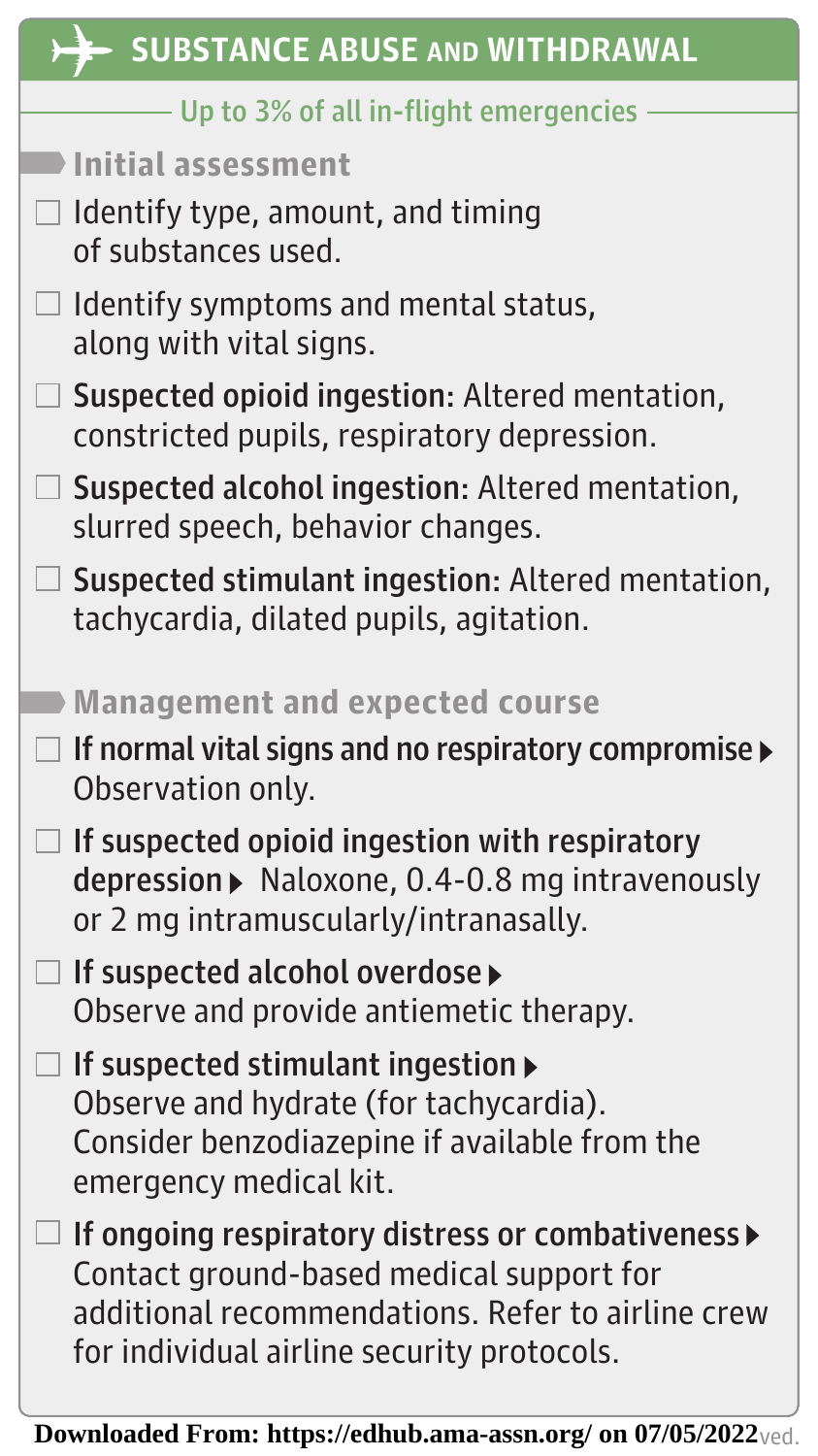

| <b>ALLERGIC REACTION</b>                                                                                                                                                                                                                                                               |
|----------------------------------------------------------------------------------------------------------------------------------------------------------------------------------------------------------------------------------------------------------------------------------------|
| 2% of all in-flight emergencies                                                                                                                                                                                                                                                        |
| Initial assessment                                                                                                                                                                                                                                                                     |
| Identify any known or likely allergen exposure;<br>duration and severity of symptoms; and any<br>airway swelling, respiratory involvement, or signs<br>of systemic reaction such as generalized hives.                                                                                 |
| Suspected local allergic reaction: Localized<br>pruritic rash or isolated hives.                                                                                                                                                                                                       |
| Suspected anaphylaxis: Airway swelling,<br>respiratory distress, generalized hives,<br>hypotension, nausea/vomiting.                                                                                                                                                                   |
| <b>Management and expected course</b>                                                                                                                                                                                                                                                  |
| If local allergic reaction ▶<br>Diphenhydramine, 25-50 mg in adults or 1 mg/kg<br>in children orally.                                                                                                                                                                                  |
| . If unable to tolerate oral ingestion, diphenhydramine<br>intravenously/intramuscularly at above dose.                                                                                                                                                                                |
| • Try a different histamine blocker<br>if available in the emergency medical kit.                                                                                                                                                                                                      |
| If anaphylaxis ▶ Epinephrine, 1 mg/mL (0.3 mL<br>in adults, or 0.15 mL in children intramuscularly),<br>diphenhydramine, and steroids if available in the<br>emergency medical kit. Epinephrine may be<br>available as an autoinjector or in an ampoule<br>to be drawn up via syringe. |
| If there is no improvement ▶<br>Contact ground-based medical support<br>for additional recommendations.                                                                                                                                                                                |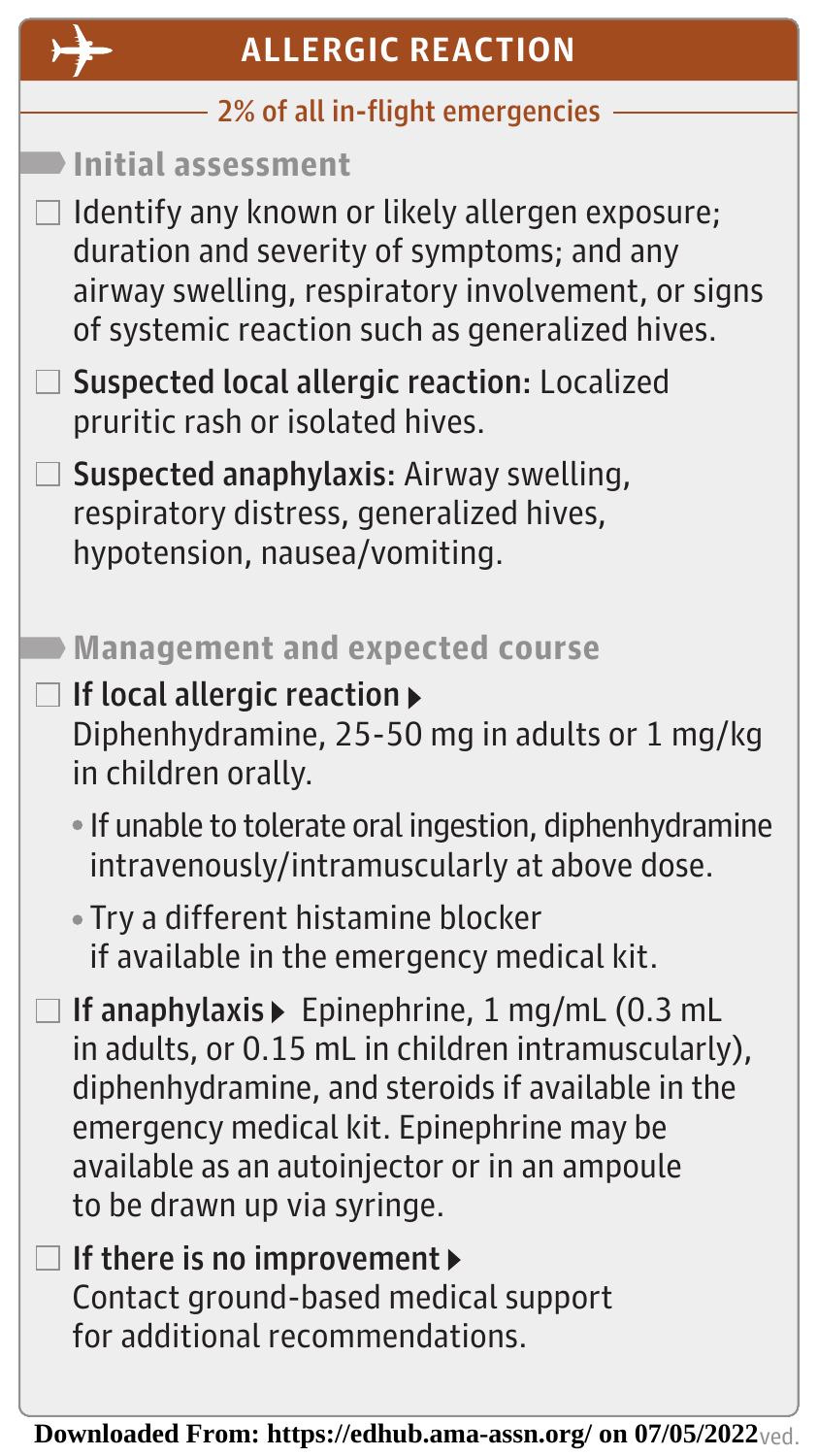| <b>OBSTETRIC EMERGENCIES</b>                                                                                                                                             |
|--------------------------------------------------------------------------------------------------------------------------------------------------------------------------|
| 1% of all in-flight emergencies                                                                                                                                          |
| Initial assessment                                                                                                                                                       |
| Identify onset and detailed description<br>of symptoms, along with information about the<br>pregnancy (eg, parity, gestational age, and any<br>preceding complications). |
| Vaginal bleeding: Assess duration and severity<br>(ie, equivalent of pads per h).                                                                                        |
| Labor suspected: Regular contraction,<br>qush of vaginal fluid.                                                                                                          |
| <b>Management and expected course</b>                                                                                                                                    |
| If vaginal bleeding $\leq 1$ pad per h<br>Expectant management is common.                                                                                                |
| If preterm labor in third trimester ▶<br>Place the passenger on left side and consider fluid<br>intravenously if any concerns exist for blood loss<br>or distress.       |
| Active labor, ongoing/severe vaginal bleeding,<br>or increasing/severe abdominal pain<br>Contact ground-based medical support<br>for additional recommendations.         |
|                                                                                                                                                                          |